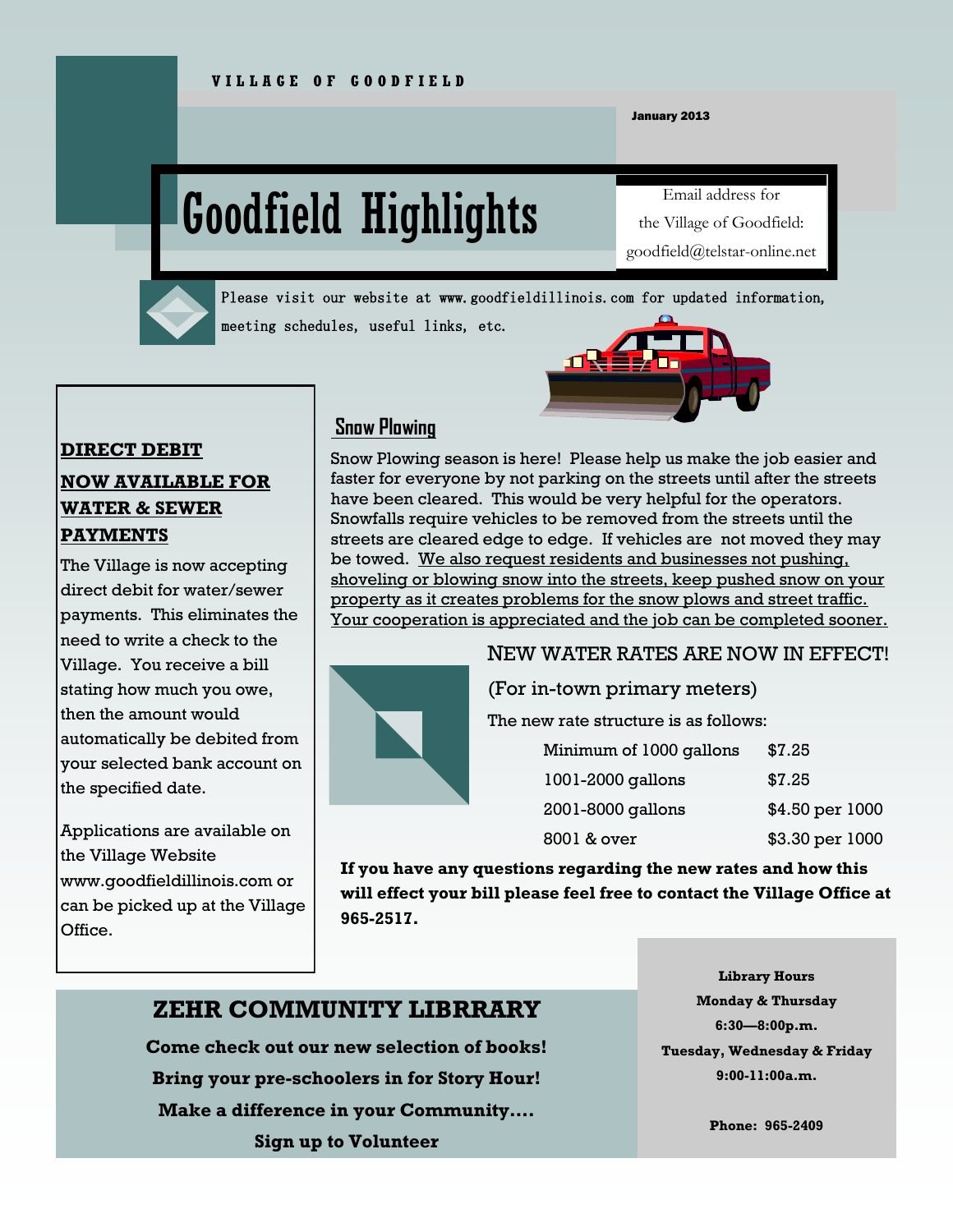# From the Police Department

*THE DEER CREEK – GOODFIELD POLICE DEPARTMENT WISHES YOU A SAFE, PROPEROUS AND HAPPY NEW YEAR! THIS WILL BE OUR TENTH YEAR OF PROVIDING*  POLICE SERVICES TO THE VILLAGE OF GOODFIELD. WE APPRECIATE ALL THE *SUPPORT THAT WE HAVE RECEIVED OVER THE YEARS AND LOOK FORWARD TO CONTINUING TO PROTECT AND SERVE THE RESIDENTS AND BUSINESSES IN THIS*  AREA. WE ALSO WANT TO REMIND EVERYONE TO AVOID BECOMING A VICTIM OF *OPPORTUNITY! REMOVE VALUABLES SUCH AS CASH, JEWELRY AND PORTABLE ELECTRONICS FROM YOUR VEHICLES AND LOCK ALL DOORS WHILE UNATTENDED. FOR YOUR FAMILIES SAFETY PLEASE LOCK YOUR DOORS AT NIGHT AND WHEN YOU ARE NOT AT HOME. THE FOLLOWING PHONE NUMBERS ARE PROVIDED FOR YOUR CONVIENCE; PLEASE CALL IF YOU HAVE ANY QUESTIONS.*

*Jim Edwards* 

### *Chief of Police*

*FOR EMERGENCIES both Tazewell and Woodford County DIAL 911 NON EMERGENCY NUMBER TAZEWELL COUNTY (800) 322-9166 NON EMERGENCY NUMBER WOODFORD COUNTY (309)467-2375 POLICE DEPARTMENT 106 E. 1ST STREET, DEER CREEK (309) 447-6265 CHIEF'S CELL PHONE (309) 222-1459 EMAIL deercreekpd@yahoo.com*

#### **CLEAN UP FOR UNLICENSED VEHICLES:**

Please note that all vehicles including trailers must have current valid license plates and registration stickers attached, or the vehicle or trailer must be stored inside a completely enclosed location on your property. If you have any questions regarding vehicles and license plates please contact the Village Office at 965-2517.

> **Thank you to all police, firefighters, EMT's and other Community Voluteers for all of your dedication and service to the residents and businesses of Goodfield.**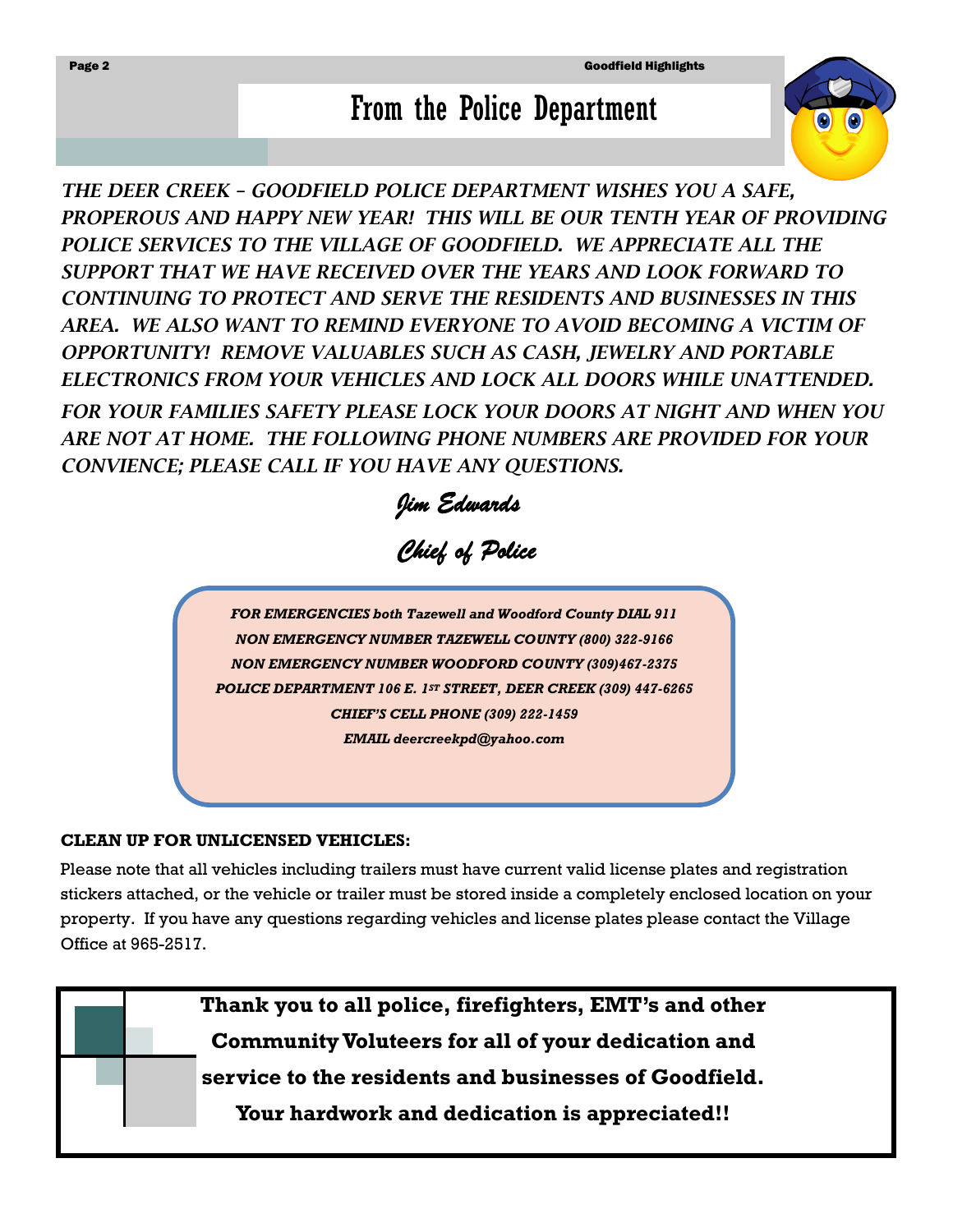**COMMUNITY CLUB NEWS**

IF.

ī

I. IF. ш IF. m

I. II. m

IF. Ш I.

Ш

m

Ш Ш

I. Ш ш IF. Ш IT. I. I. I. I. IF. Ш m Ш IF. Ш ī.

The Goodfield Community Club Proudly Presents...

### **The 63rd Annual Goodfield Community Supper**

(serving unlimited spaghetti with salad, applesauce, bread and homemade desserts)

> **February 2, 2013 Goodfield Elementary 4:00-7:30pm** (4-5 Senior Citizen Hour) Carryout available

## Prices: Adult \$6 in advance \$7 at the door Child (ages 5-12) \$4 in advance \$5 at the door

Craft and Bake Sale \* Silent Auction

Proceeds Benefit Local Organizations, including Zehr Community Library, Goodfield Fire Department, Goodfield Park, and Goodfield Elementary For tickets or More Information, Please call 309-965-2362



#### **APRIL 9, 2013**

#### **CONSOLIDATED ELECTION**

#### **VOTING PLACE**

<u> "e e e e e</u>

Goodfield Fire House 102 N Harrison Street

• We encourag everyone to get out and vote!



If you have any used flags which need proper disposal please drop them off at the Village Hall. We will see that they get to the American Legion for proper and respectful disposal.



 $\blacksquare$ 

#### **WEATHER WEBSITES**

If you are interested in tracking storms or severe weather you can use the following sites:

www.crh.noaa.gov/ils/severe.php www.weather.com Www.accuweather.com

 $\blacksquare$ 

 $\blacksquare$ 

 $\blacksquare$ 

 $\blacksquare$ 

 $\blacksquare$ 

 $\blacksquare$ 

п

п